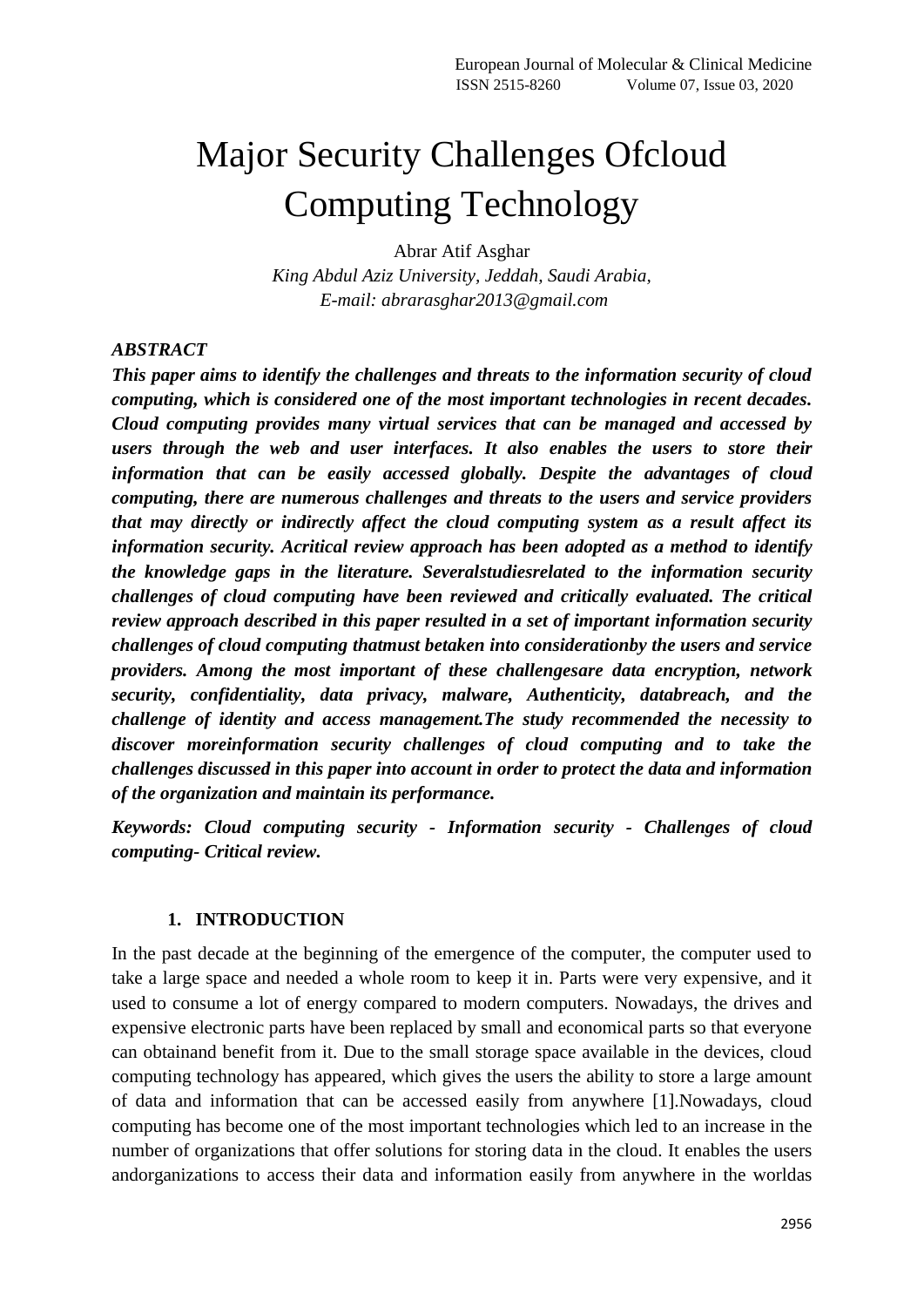well asallowing the users to expand their data storage spaces as needed.Moreover,cloud computing reduces costs of the organizations, alleviates in managing files through several applications, and shares files with a capacity greater than MB25 by uploading files to the cloud and then sending them via e-mail [2].Despite the advantages of cloud computing,the threats of the information security in cloud computing may directly or indirectly affect the cloud system, which may lead to an imbalance in the security policies, technology, control of data and services in the cloud. These threats may be from anonymoussources that attack filesthrough the network without permission from the cloud administrator or from a program that intercepts messages within the cloud,known as a malicious service agent.Also, there is a type of threat that comes from a trusted source using the cloud, sharing information in the cloud infrastructure, violating cloud usage rights. Also, people can deal with users as employees or third-party agents working in the cloud and carrying out the attack, which is one of the most dangerous types of attacks as they can obtain administrative privileges to access information files inside the cloud. Despite these threats and challenges to the individuals and organizations for the users of cloud computing, there is a lackof Arab studies in the field of information security challenges in cloud computing, and based on the significance and problem of the study, this paper aims to identify the challenges and threats to the information security of cloud computing by reviewing and criticizing previous studies and identifying the knowledge gaps to come up with a comprehensive set of important challenges of cloud computing security.

# **2. PREVIOUS STUDIES**

Previous studies between (2010-2020), have shown the scarcity of Arab studies in the field of information security challenges of cloud computing. Several studies related to the aim of the study have been found andarranged in descending order from newest to oldest. In 2020, Tabrizchi and Rafsanjani [4] study entitled "A Survey onSecurity Challenges in Cloud Computing: Issues, Threats, and Solutions" aimed to identify the challenges, issues, requirements, and weaknesses of cloud computing security. The research highlighted the importance of various components of cloud computing with the focus on information security threats and possible solutions. The study useda quantitative and descriptive survey method. The results of the study summarized that cloud helps organizations to expand and accelerate their business, provides opportunities for cooperation, and stores big data at an affordable cost. The strengths of this studydiscussed future cloud security issueswhich other studies overlooked. Rafsanjani and Tabrizchi [4] study divided information security issues in the cloud into several sections as shown in Table (1):

Table 1 Challenges to the information security of cloud computing form Rafsanjani and Tabrizchi[4]study

| Cloud computing challenges |                         |  |
|----------------------------|-------------------------|--|
| Security policies          | Service and agreements  |  |
|                            | Client management issue |  |
|                            | Antecedent trust        |  |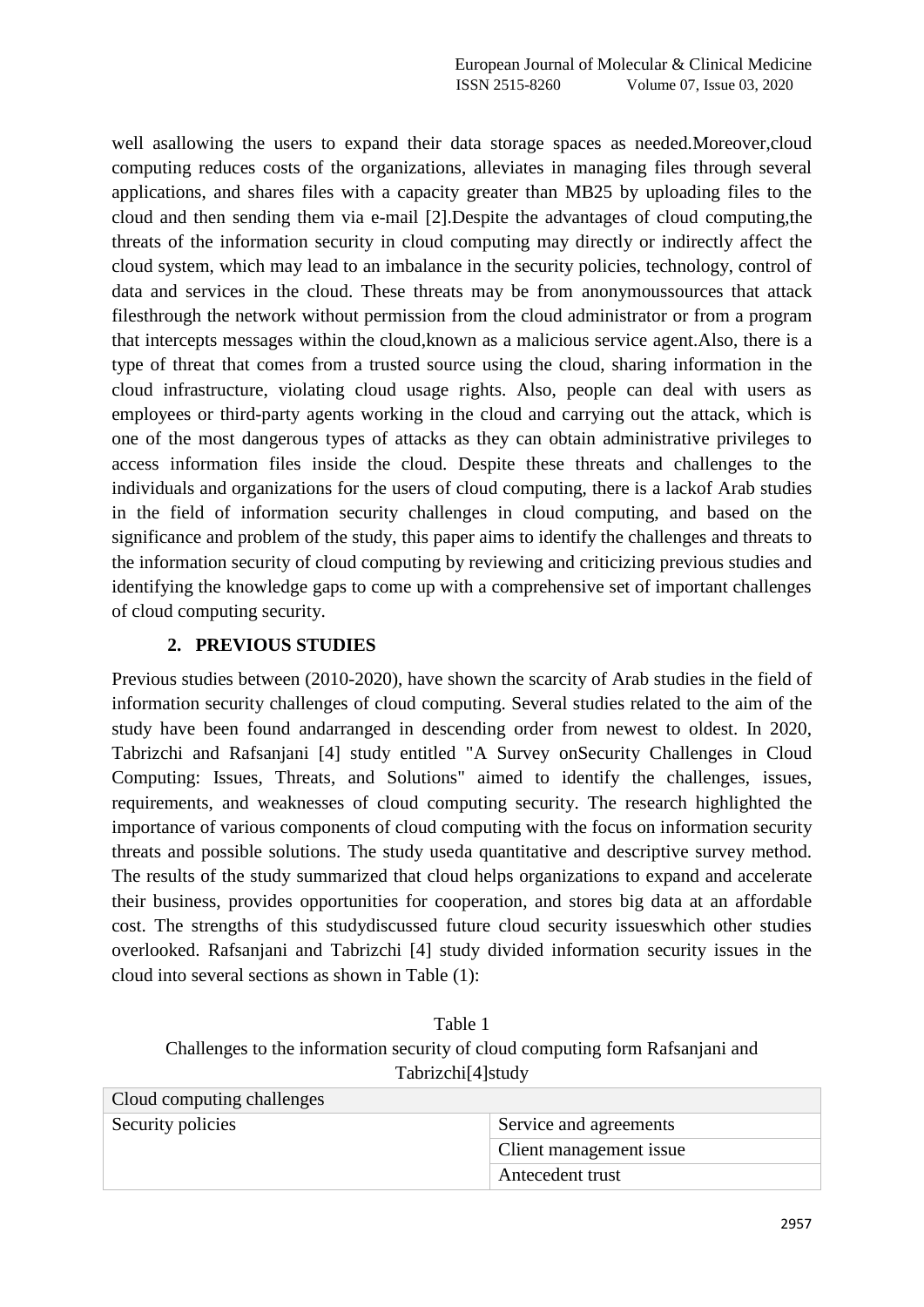| <b>User-oriented Security</b> | Authentication                 |  |
|-------------------------------|--------------------------------|--|
|                               | Authorization                  |  |
|                               | Identity and access management |  |
| Data storage                  | Data warehouse                 |  |
|                               | CIA tired                      |  |
|                               | Malware                        |  |
|                               | Meta data                      |  |
| Application                   | Operating systems              |  |
|                               | Front end/back end             |  |
|                               | Application vulnerabilities    |  |
| <b>Network</b>                | Instruction prevention system  |  |
|                               | Intrusion detection system     |  |
|                               | Firewalls                      |  |

In 2020 Mondal, Goswami, and Nath [5] published a study entitled "Cloud Computing Security Issues and Challenges: A Review Study". The study aimed to review studies related to the security challenges of cloud computing such as trust, authenticity, confidentiality, encryption, and others. The importance of the study lies in an attempt to provide security in the cloud environment, and to examine the findings of the studies reviewed on this topic. The method used in the study was the qualitative and critical review approach. The most important findings of the study were the need to strengthen the cloud computing service, enhancing theencrypted data, and solving information security issues. So, that no untrusted source can access it. Among the strengths of this study werethe findings tables that summarized and comparedthe previous studies in terms of the year of publication, the title, the names of the authors, and a simple explanation for each study. Through reviewing Mondal, Goswami, and Nath [5], information security challenges in cloud computing have been extracted as shown in Table (2):

Table 2 Challenges to the information security of cloud computing form Nath, Goswami and Modal [5] study

In 2019 Ahmad's study [6] was published entitled "A brief review: Security issues in Cloud Computing and their solutions" The study aimed to identify the information security issues related to data privacy and the factors that have an impact on the cloud computing system. The significance of the study was combining the challenges and threats facinginformation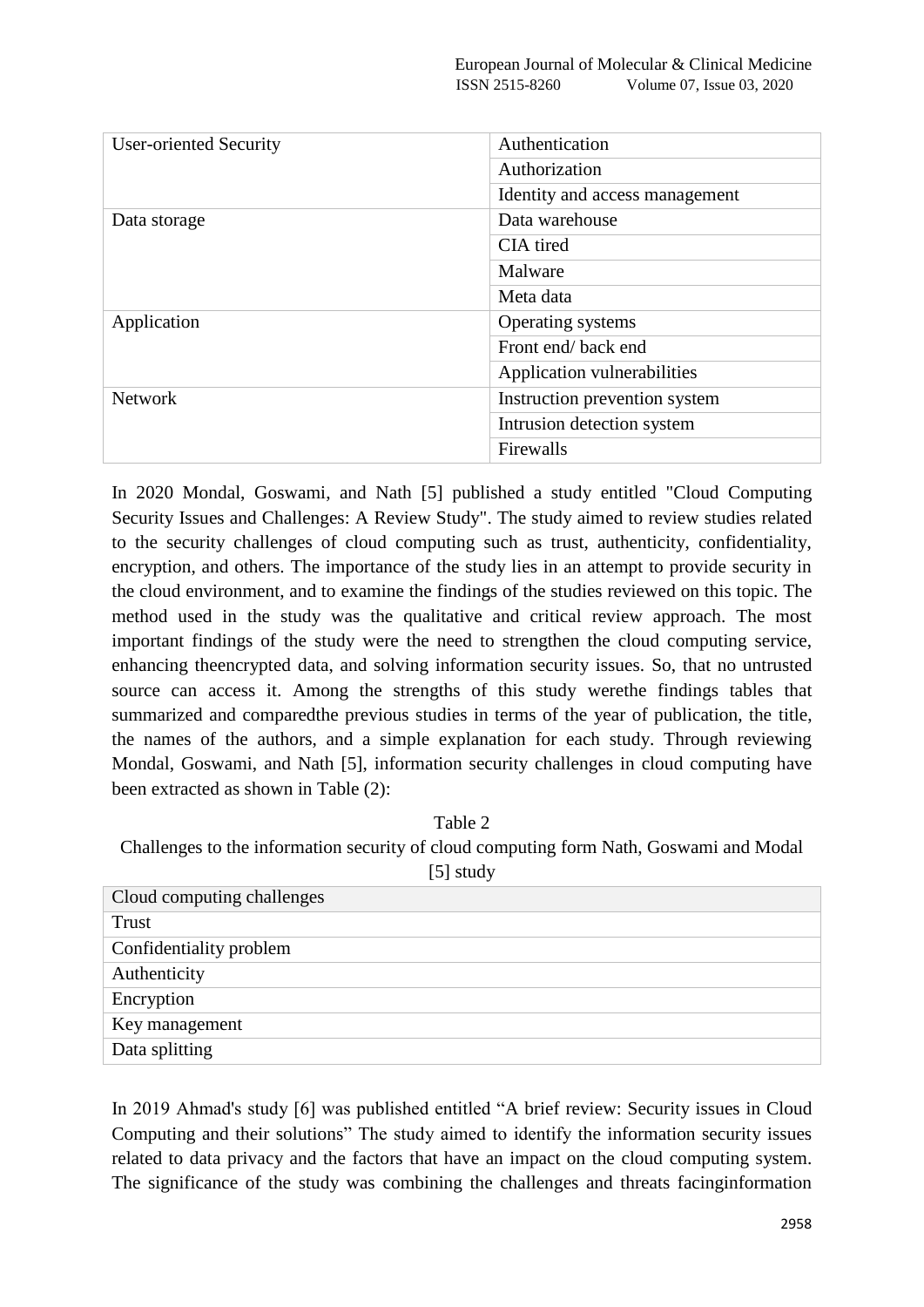security in cloud computing. The study used the qualitative approach and provided some solutions in data encryption and electronic signature. However,it was noted that the study did not cover the topic and the scientific sources sufficiently and did not discuss it in a scientific critical way. The research can be developed in addition to some scientific sources from wellknown databases and the use of a scientific research method that enriches the study better. Through reviewing Ahmad"s study [6], information security challenges in cloud computing have been extracted as shown in Table (3):

| ani |  |
|-----|--|
|-----|--|

Challenges to the information security of cloud computing form Ahmad [6] study

| Cloud computing challenges |
|----------------------------|
| Database                   |
| Operating system           |
| <b>Network</b>             |
| Load balancing             |
| Concurrency control        |
| Virtualization             |
| Transaction management     |
| Resources management       |
| Memory management          |
| Outsourcing                |
| Multitenancy               |
| Service level agreements   |
| Heterogeneity              |
| Server breakdown           |
| Backup                     |
| Data redundancy            |
|                            |

In the same year 2019, Bhajantri and Mujawar [3] presented a study entitled "A survey of Cloud Computing Security Challenges, issues, and theircountermeasures". The study aimed to discover various challenges and threats related to cloud computingsecurity including infrastructure and level of data. It discussed the ways of how to mitigate or avoid various information security issues. The study applied aquantitative and descriptive survey method. Itprovided some solutionsin terms of encrypting and dividing the data into several sensitive data parts. As for the weaknesses of the study, it did not address various previous models of cloud computing challenges, and the researcher did not highlight the importance of the study clearly. The study can be enhanced by reviewing other studies that are not covered as well as discussing and analyzingthe updated models. Through reviewing the study of Mujawar and Bhajantri [3], the information security challenges in cloud computing have been extracted as shown in Table (4):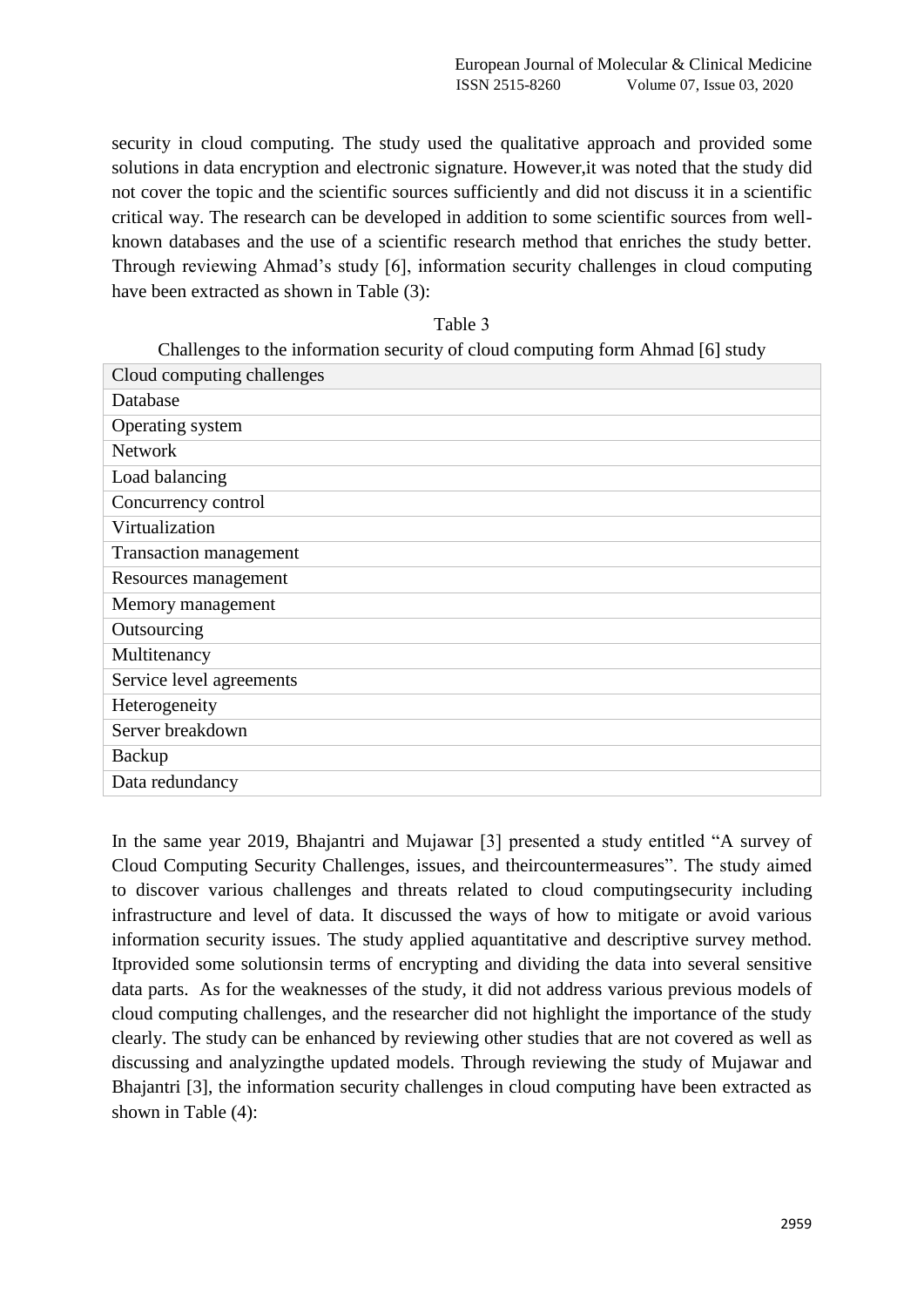Challenges to the information security of cloud computing form Mujawar and Bhajantri[3]

| Cloud computing challenges              |
|-----------------------------------------|
| Data security                           |
| Non-compliance with regulatory mandates |
| Loss of control                         |
| Expertise                               |
| Compromised accounts or insider threats |
| Disaster management                     |
| Infrastructure security                 |
| Data security                           |
| Identity and access management          |

The Popli and Gagandeep [7] study appeared in 2019 titled "A Survey onCloud Security Issues and Challenges" aimed at introducing the concept of cloud computing, reviewing several cloud models for information security challenges, and explaining how to maintain confidentiality and integrity in the cloud. The study highlighted the types of cloud computing in terms of structure, service providers, and the models and features that benefit the readers. The studyapplied the qualitative approach and reviewed some other methods from the previous studies. The strengths of this study wereprovidingsome solutions forthe information securityvulnerabilities of cloud computing. It was recommended the need forproviding more solutions to cover all aspects of information security in the cloud and conductingmore research on information security issues in the cloud that affect data confidentiality and integrity.Further research topics were recommended to be studiesincluding the risk of hacking while transferring data from users to service providers, methods of securing cloud storage from attack, the threat of impersonation of untrusted individuals, and threats to breach data sharing points between multiple users. Through reviewing the study of Popli and Gagandeep [7], the information security challenges in cloud computing were extracted as shown in Table (5):

# Table 5 Challenges to the information security of cloud computing form Popli and Gagandeep [7]

| Cloud computing challenges |
|----------------------------|
| <b>Networks</b>            |
| Virtual machine            |
| Storage attacks            |
| Applications               |
|                            |

In 2019 the Rizwan and Zubair study [8] was published. Entitled "Basic Security Challenges in Cloud Computing", which aimed to discover the continuous developments in cloud computing, shed light on the challenges and information security, and discuss some solutions.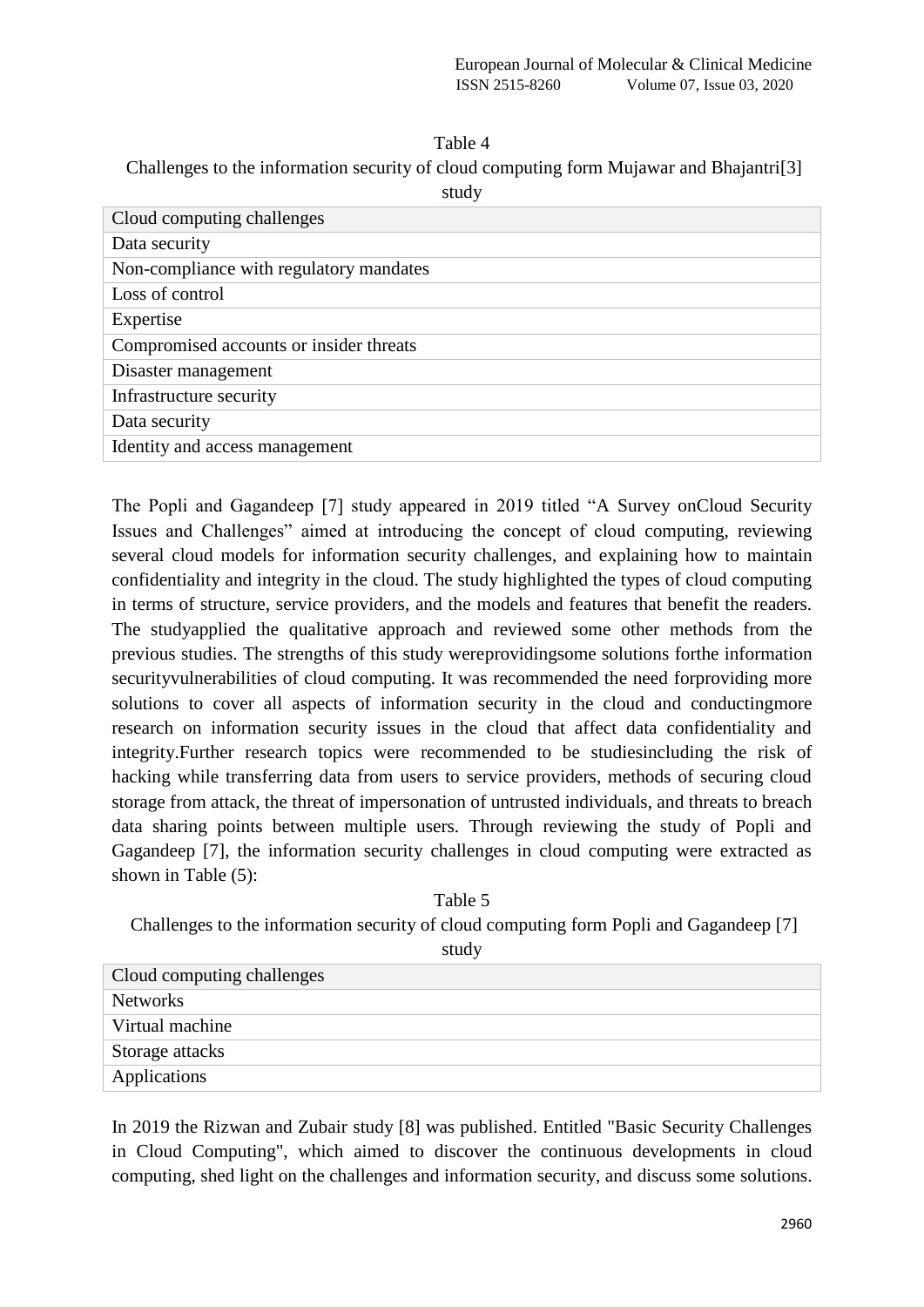The importance of this study was on determining the need to use cloud computing and learning about the structure and types of the cloud. The qualitative approach was adopted as a method. The study found that the greater the degree of security in the cloud, the higher the performance of the cloud network, so the cloud service provider should try to use information security technologies to increase the security feature in the cloud. The weaknesses of this study were that little information and references were provided. The work can be developed by using a survey or experimental scientific approach that provides more information on this topic. Through reviewing the study of Rizwan and Zubair [8], information security challenges in cloud computing have been extracted as shown in Table (6):

#### Table 6

Challenges to the information security of cloud computing form Rizwan and Zubair[8] study

| Data breach               |
|---------------------------|
| Malware injection         |
| Insecure APL <sub>s</sub> |
| DD <sub>o</sub> S attacks |
| System vulnerabilities    |
| Phishing attack           |
| Unawareness               |

In 2018, Zakaria [9] presented a study entitled "The Future of Library and Information Profession in the Cloud Computing Environment, Requirements and Challenges". The study aimed to explore the various challenges that libraries face in using cloud computing and the services and requirements provided by the cloud. The importance of this research was to clarify the future of the library and information profession in light of cloud services and advanced technologies. The study used the qualitative approach and content analysis method. Among the most important findings of the study is the necessity to stimulate the use of cloud computing by spreading awareness and developing the technical skills of workers. Thestudy recommended the need of conducting research and feasibility studies for the transformation of libraries into cloud computing in light of the library's needs and beneficiaries' concerns. This study can be enhanced by conducting more research in other librariesusing the qualitative and quantitative approachesin order to explore the efficiency in the case of applying clouding computing. Through reviewing Zakaria's study [9], information security challenges in cloud computing have been extracted as shown in Table (7):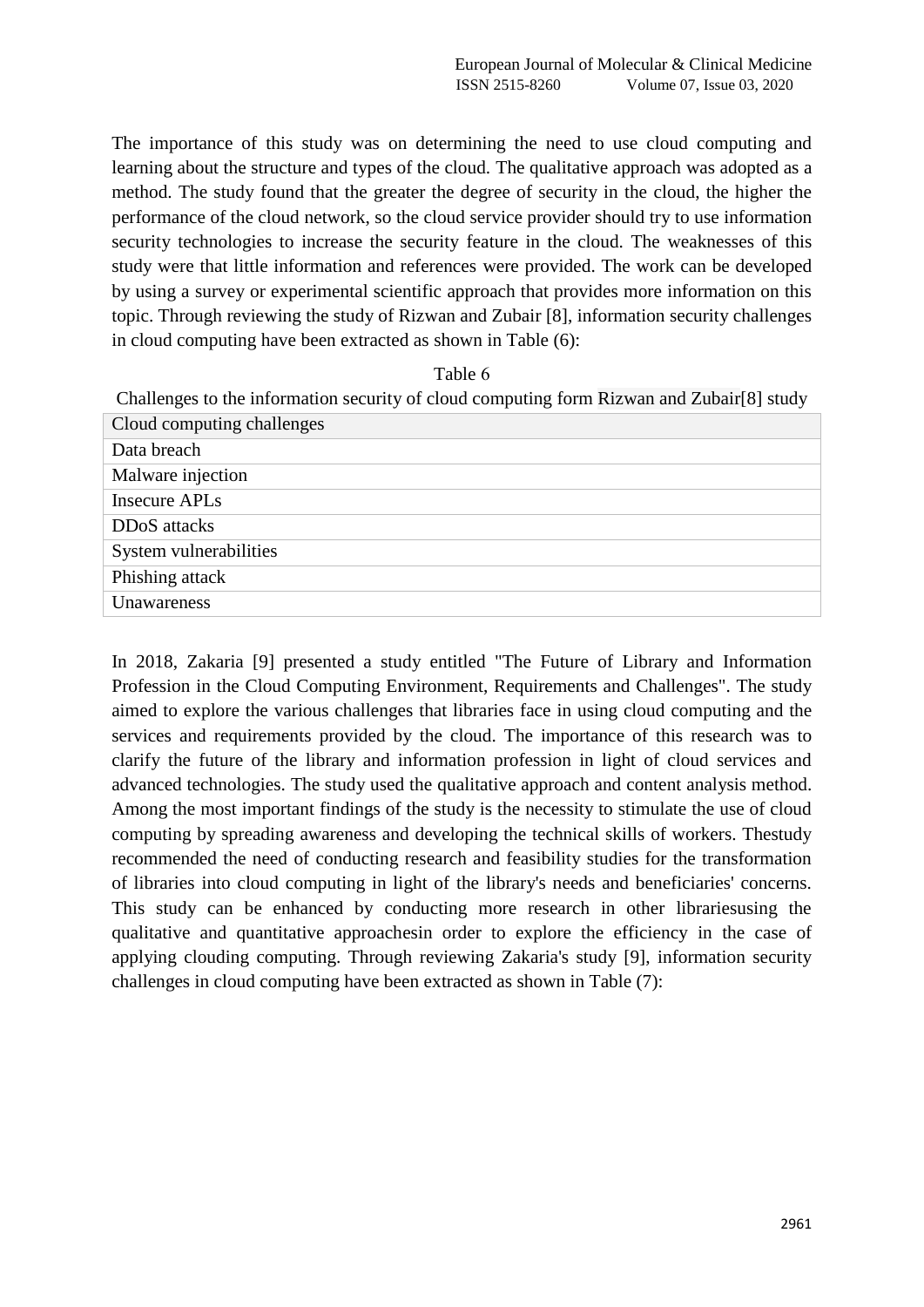Challenges to the information security of cloud computing form Zakaria[9] study

| Cloud computing challenges                |  |  |
|-------------------------------------------|--|--|
| Legal challenges                          |  |  |
| Technical challenges and connection speed |  |  |
| Professional challenges                   |  |  |

In 2017, Chatterjee and Singh [1] presented a study titled "Cloud security Issues and Challenges: A Survey"The study aimed to identify the key features of cloud computing and its challenges as well as providing some solutions for solving these challenges. This study has covered various key subjects related to cloud computing such as cloud components, cloud technologies, cloud security, and the threats and attacks the cloud computing faces. The study used the quantitative survey and critical review method. Among the results of the study was developing a model including the security issues in cloud computing. One of the main strengths of this study was reviewingand analyzingnumerousstudies related to information security in a critical scientific reviewfor the periods between 2010 to 2017. Through reviewing the study of Chatterjee and Singh [1], information security challenges in cloud computing have been extracted as shown in Table (8):

| Table 8                                                                                 |  |
|-----------------------------------------------------------------------------------------|--|
| Challenges to the information security of cloud computing form Chatterjee and Singh [1] |  |

| Cloud security issues                         |                                        |  |  |  |  |  |  |  |
|-----------------------------------------------|----------------------------------------|--|--|--|--|--|--|--|
| Data storage and computing security issues    | Data storage issue                     |  |  |  |  |  |  |  |
|                                               | Un-trusted computing                   |  |  |  |  |  |  |  |
|                                               | Data and service availability          |  |  |  |  |  |  |  |
|                                               | Cryptography                           |  |  |  |  |  |  |  |
|                                               | Cloud data recycling                   |  |  |  |  |  |  |  |
|                                               | Malware                                |  |  |  |  |  |  |  |
| Virtualization security issues                | VMs image management                   |  |  |  |  |  |  |  |
|                                               | Virtual machine monitor                |  |  |  |  |  |  |  |
|                                               | Network virtualization                 |  |  |  |  |  |  |  |
|                                               | Mobility                               |  |  |  |  |  |  |  |
|                                               | Issues in virtual machine              |  |  |  |  |  |  |  |
|                                               | Malware                                |  |  |  |  |  |  |  |
| Internet and services related security issues | Advanced repeated threats and venomous |  |  |  |  |  |  |  |
|                                               | outsiders                              |  |  |  |  |  |  |  |
|                                               | Internet protocols                     |  |  |  |  |  |  |  |
|                                               | Web services                           |  |  |  |  |  |  |  |
|                                               | Web technologies                       |  |  |  |  |  |  |  |
|                                               | Services availability                  |  |  |  |  |  |  |  |
| Network security issues                       | Mobile platforms                       |  |  |  |  |  |  |  |

study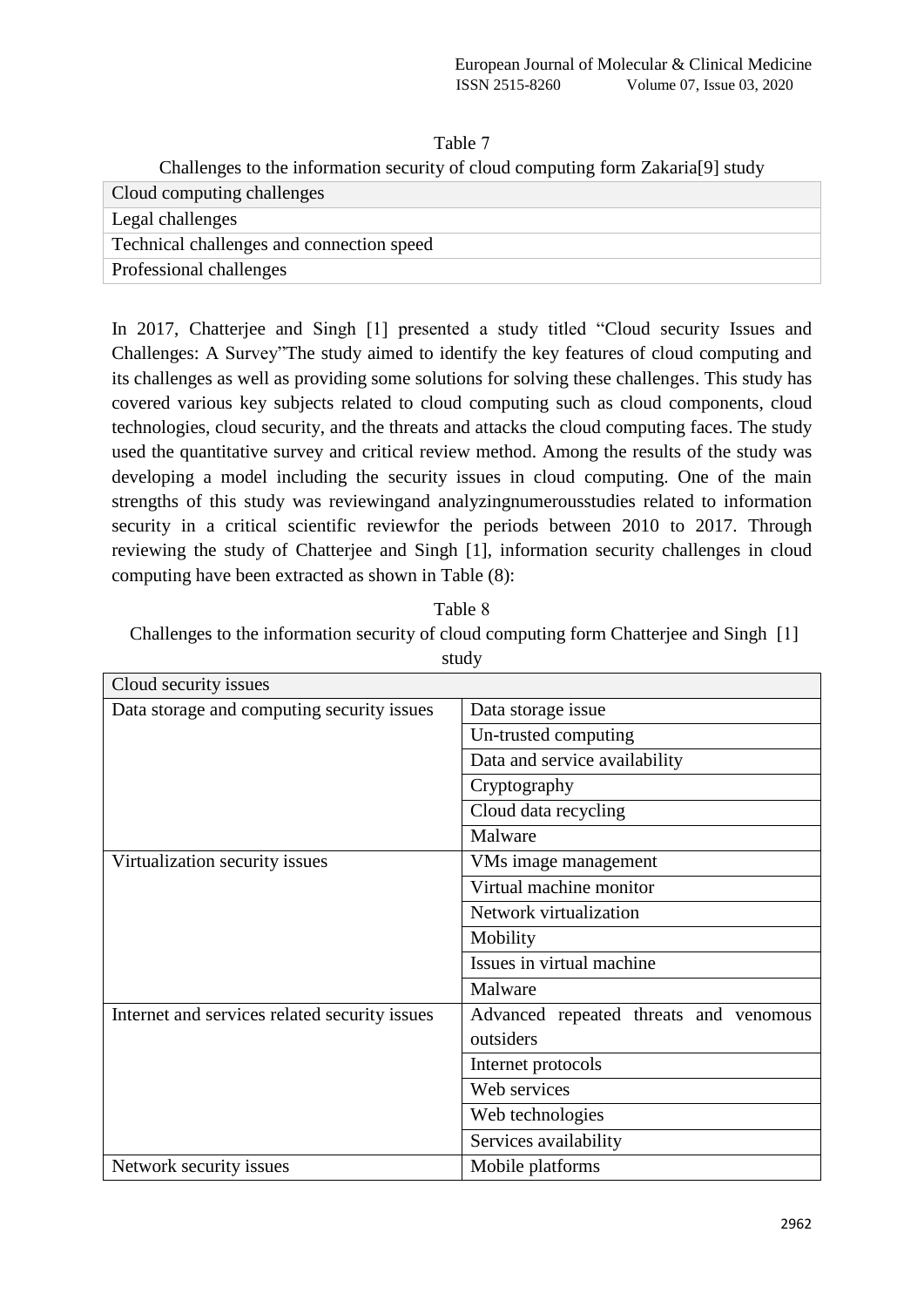|                              | Circumference security            |  |  |  |  |  |
|------------------------------|-----------------------------------|--|--|--|--|--|
| Access control issues        | Physical access                   |  |  |  |  |  |
|                              | User credentials                  |  |  |  |  |  |
|                              | Entity authentication             |  |  |  |  |  |
|                              | Authorization                     |  |  |  |  |  |
|                              | Management of user identity       |  |  |  |  |  |
|                              | Anonymization                     |  |  |  |  |  |
| Software security issues     | Platform and frameworks           |  |  |  |  |  |
|                              | User frontend                     |  |  |  |  |  |
| Trust management issues      | Cloud to cloud trust              |  |  |  |  |  |
|                              | Human aspect                      |  |  |  |  |  |
|                              | Reputation                        |  |  |  |  |  |
|                              | Trust on the auditability reports |  |  |  |  |  |
|                              | Anonymization                     |  |  |  |  |  |
| Compliance and legal aspects | Forensics                         |  |  |  |  |  |
|                              | Acts                              |  |  |  |  |  |
|                              | Legal problems                    |  |  |  |  |  |
|                              | Incorrect resource usage metering |  |  |  |  |  |
|                              | Governance                        |  |  |  |  |  |

In 2015, Mahmoud's study [2] entitled "Uses of Cloud Storage in Libraries and Information Center and Information Security". This study aimed to identify the uses, advantages, and disadvantages of cloud storage in libraries and information centers, as well asidentifyingthe challenges facing information security. The study divided the challenges of information security into two parts: the challenges that face the cloud storage service providers, and the challenges that face the users of the cloud storage service. The study used a descriptive and analytical approach.Among the results of the study was that the users do not need the technical expertise to manage the cloud. It was also recommended in increasing scientific research in the field of cloud storage and the necessity of activating the cloud storage service in all institutions, particularly libraries and information centers. It also recommended that data should be secured during using cloud storage.Among the strengths of Mahmoud's [2] the study has covered cloud computing from many different aspects, such as the advantages and disadvantages of cloud computing and itstypes. The study can be developed by conducting a survey and questionnaire for service providers and users in order totorecognize their impressions and how information security can be developed in cloud computing. One of the weaknesses of this study was that it focused only on cloud storage in the library and information environment and overlooked other environments. Through reviewing Mahmoud's study [2], several challenges to information security in cloud computing and cloud storage were extracted as shown in Table (9):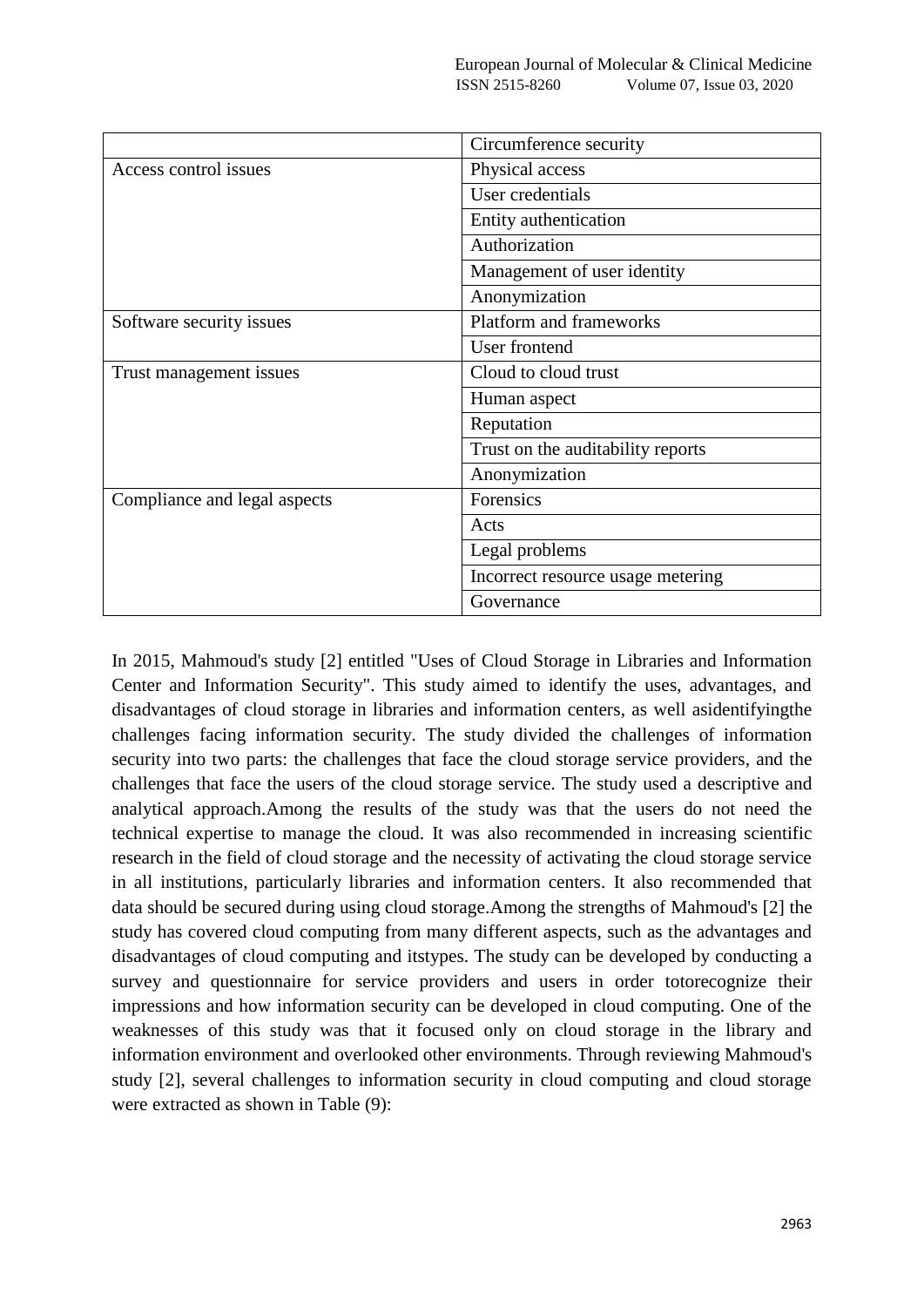| Challenges to the information security of cloud computing form Mahmoud <sup>[2]</sup> study |
|---------------------------------------------------------------------------------------------|
| Cloud computing challenges                                                                  |
| Server breakdown                                                                            |
| Security and privacy                                                                        |
| Loss of control                                                                             |

In the same year 2015, Kaur [10] undertook a study entitled "Cloud Computing Security Issues and its Solutions: A Review". The study aimed to identify the challenge of information security in cloud computing and the techniques that overcome the data privacy issues. The study also has explored some cloud security issues and the challenges that face the cloud service provider. The importance of this study was on identifying the image steganography technique to overcome data security issues. The method used in the study was the qualitative approach and critical review. The most prominent finding of the study was that most of the companies that provide cloud service, such as Amazon, Google, etc. face the challenges of information security. One of the strengths of this study wasprovidingseveralsolutions in terms of encryption and image steganography, and to ascertain the agreement of the service provider and what degree of security it provides to the user. The Kaur study [10] covered a number of components that could affect the security of cloud computing, including cloud network, databases, operating systems, information memory management, and control management.

Among the information security challenges facing the cloud is controlling access to illegal data, and the challenge of data integrity, which includes data integrity, as human errors may occur when entering data or errors occur when transferring data from one computer to another, such as a hard disk failure. In addition to the challenge of data loss and data theft, as it is a big problem that can face banking, commercial transactions, and research and development. As for the privacy challenge, the users and service provider needstoensure security, especially if external servers are using. There is a challenge of losing and tampering with personal information, so the user must ensure that his account has not been subjected to any changes that have not occurred before him. And finally, challenging the problem of the security level in the server, which is the link between the service provider and the user. Through a review of the Kaur study [10], the information security challenges in cloud computing were extracted as shown in Table (10):

|                            | e information security of cloud computing for |
|----------------------------|-----------------------------------------------|
| $\mathbf{u} \alpha \alpha$ |                                               |

Table 10

Challenges to the information security of cloud computing form Kaur[10] study Cloud computing challenges

| . .<br>ີ<br>ຼ  |  |
|----------------|--|
| Data access    |  |
| Data integrity |  |
| Data loss      |  |
| Data theft     |  |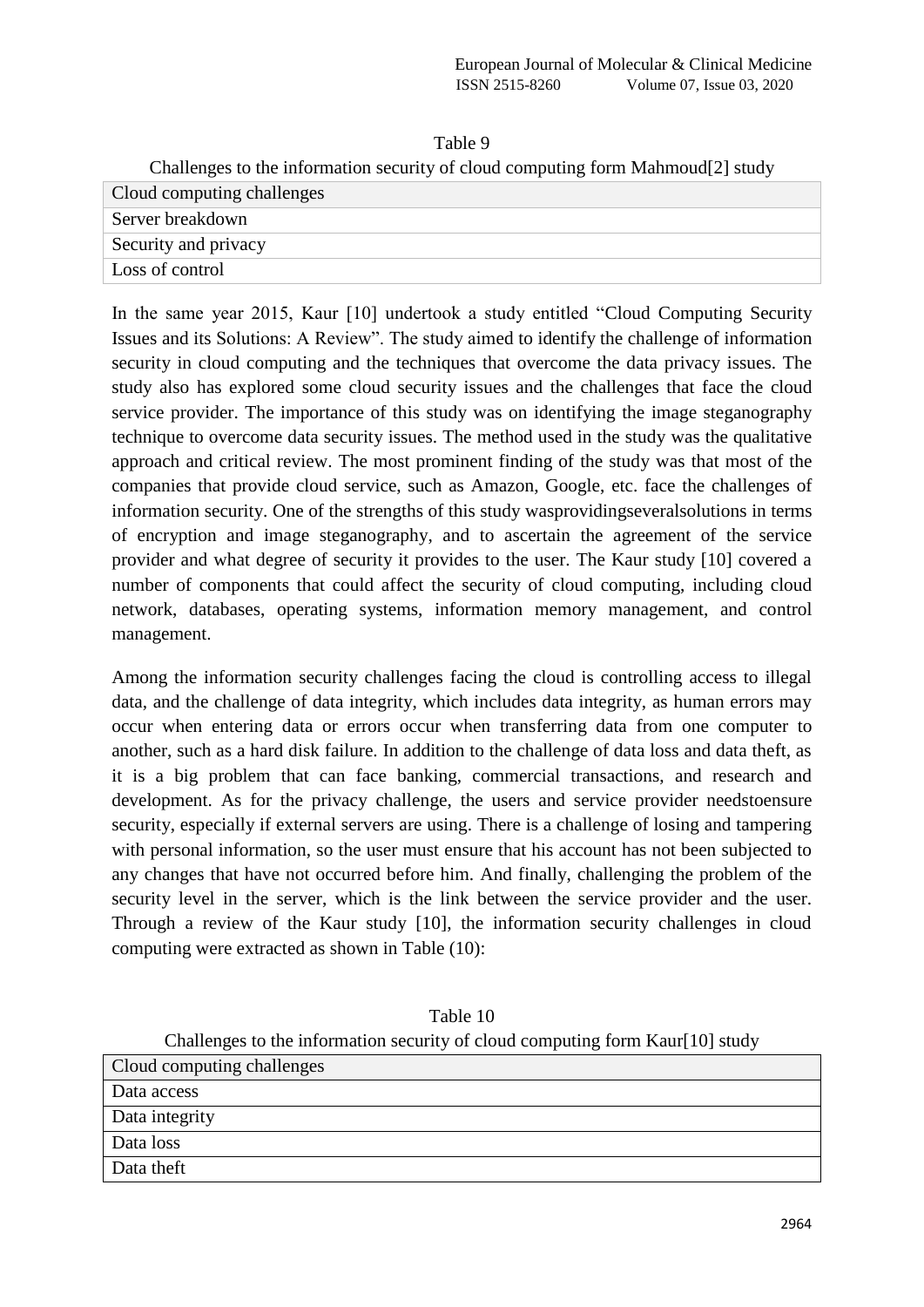| Privacy issues                   |
|----------------------------------|
| User level issues                |
| Security issue in provider level |

In 2012, a study by Zissis and Lekkas [11] appeared entitled "Addressing Cloud Computing Security Issues". This study aimed to assess the information security requirements in the cloud as well as an attempt to provide a solution to eliminating threats to the cloud. The study divided the information security challenges and threats in the cloud into three sections according to the service level, the level of software as a service (SAS), the level of Platform as a Service (PAS), infrastructure as a service (IAS) and finally the physical datacenter. Among the most important results of the study was that a cryptographic solution was proposed to ensure the integrity of information and the confidentiality of data and communications. One of the strengths of the study was that it addressed variousnew important challenges and threats and covered all aspects of cloud computing challenges. Through reviewing the study of Zissis and Lekkas [11], information security challenges in cloud computing have been extracted as shown in Table (11):

Table 11

Challenges to the information security of cloud computing form Zissis and Lekkas[11] study

| Cloud computing challenges |
|----------------------------|
| Trust                      |
| Integrity                  |
| Privacy                    |
| Protection of information  |
| Access control             |
| Network protection         |
| Software security          |
| Hardware security          |
|                            |

Finally, in 2010 Yang and Chen [12] published a study entitled "Cloud Computing Research and Security Issues". This study aimed to provide an overviewof the cloud computing service and its types, as well as discussing the information security issues in cloud computing. Among the most important findings of the study was the use of data encryption and the development of legal policies to protect the users as a solution for the information security issues in cloud computing. The study stated that the ability to store big data will be provided in the near future by cloud computing. Among the weaknesses of this study was that it did not discuss the issues of cloud computing comprehensively and did not show how the data was collected, in addition, the methodology used in the study and the mechanism of data collection were not explained. Through reviewing Yang and Chen"s study [12], information security challenges in cloud computing have been extracted as shown in Table (12):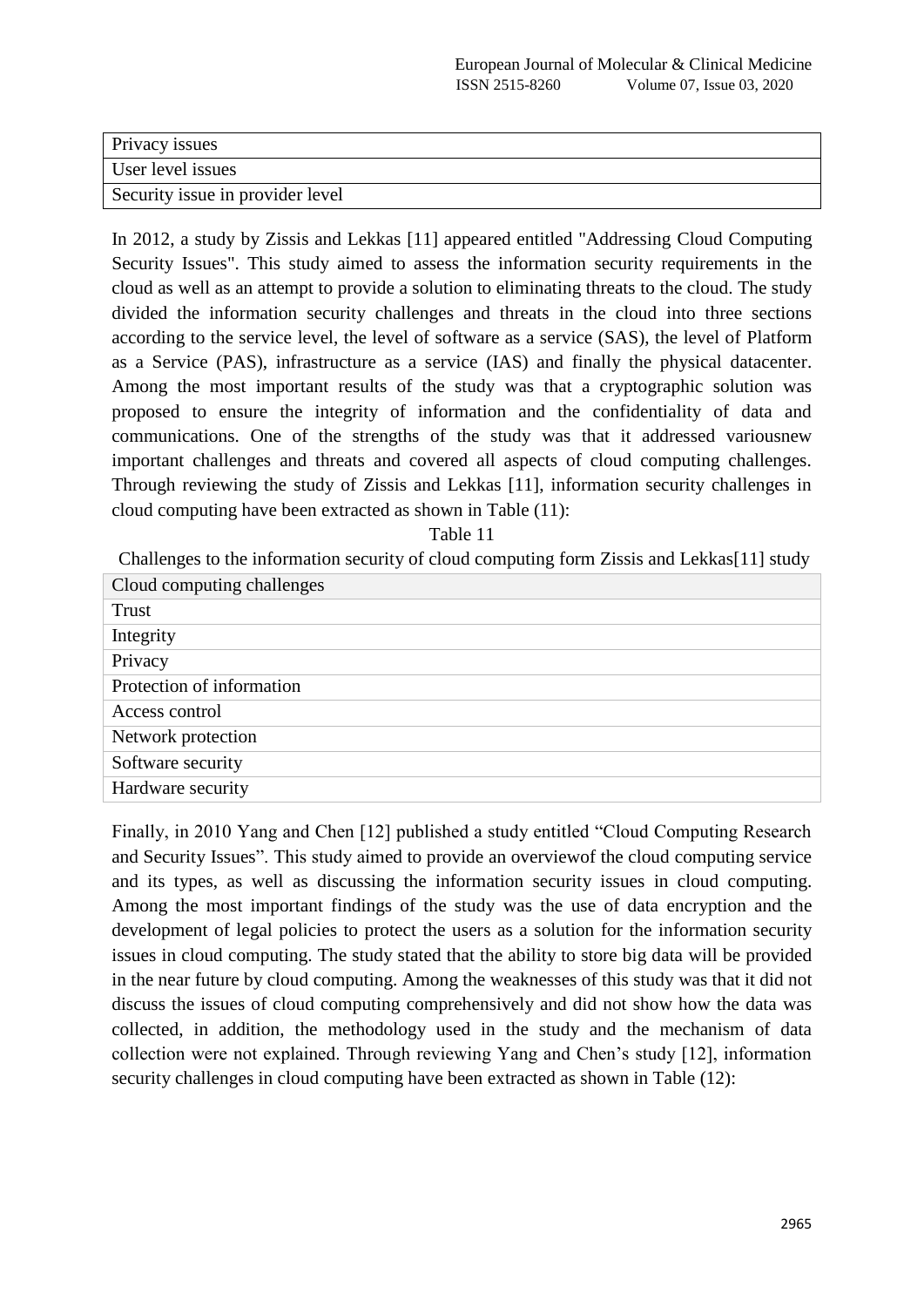Challenges to the information security of cloud computing form Yang and Chen[12] study Cloud computing challenges

| $\epsilon$ comparing enancing $\epsilon$ |
|------------------------------------------|
| Trust                                    |
| Privacy                                  |
| Reliability                              |
| Legal issues                             |
| Long-term viability                      |

#### **3. METHOD**

This study adopts the critical review approach, which aims to review therelated studies and related literature that are closer or more related to the study, analyze and critique the literature. It also aims to identify the knowledge gaps looking at the similarities and differences - strengths and weaknesses - contradictions concerning the methodology, study tools, study hypotheses, etc. The critical scientific review approach can also be used in evaluating the quality of the research, discussing ideas and hypotheses, developing current models, or producing new models [13]. This research relied on the secondary data for the data collectionwhich refers to the data that has already been collected and analyzed by somebody else. The data was collected from scientific journals including Since Direct, IEEE, and the Saudi Digital Library. The latest studies in relation to the information security challenges in cloud computing have been collected and reviewed for the past ten years for the periods between (2010-2020).

#### **4. RESULTS AND DISCUSSION**

Through discussing and analyzing the previous studies, all studies have emphasized the importance of cloud computing securityand the need to increase scientific research in the field of cloud computingand secure data while using cloud computing. Cloud computing could benefit organizations to accelerate business and enables easy access to cloud computing from any region. Some studies have aimed to identify the challenges and threats to the security of cloud computing information, such as the Kaur study [10], the Zakaria study [9], the study of Singh and Chatterjee [1]. However, it has been found that there isstill no comprehensive studiesthat have covered all the challenges and threats to the security of cloud computing information. Other studies have attempted to offer some solutions to the information securitychallengesrather thanfocusing only on discovering thechallenges and threats to the security of cloud computing information such as the studies of Ahmad [6], Bhajantri and Mujawar [3], Rizwan and Zubair [8], Tabrizchi and Rafsanjani [4]. It has been found that the majority of the previous studies relied on the secondary data for the data collection, which used the qualitative methodcritical review approach such as Kaur study [10], Zakaria [9] study, Singh and Chatterjee study [1], Ahmad [6] study, and finally Mondal, Goswami, and Nath study [5] ]. While other studies used the quantitative and descriptive survey method, such as the study of Bhajantri and Mujawar [3], the study of Rizwan and Zubair [8], the study of Tabrizchi and [4] Rafsanjani, the study of Mahmoud [2], and the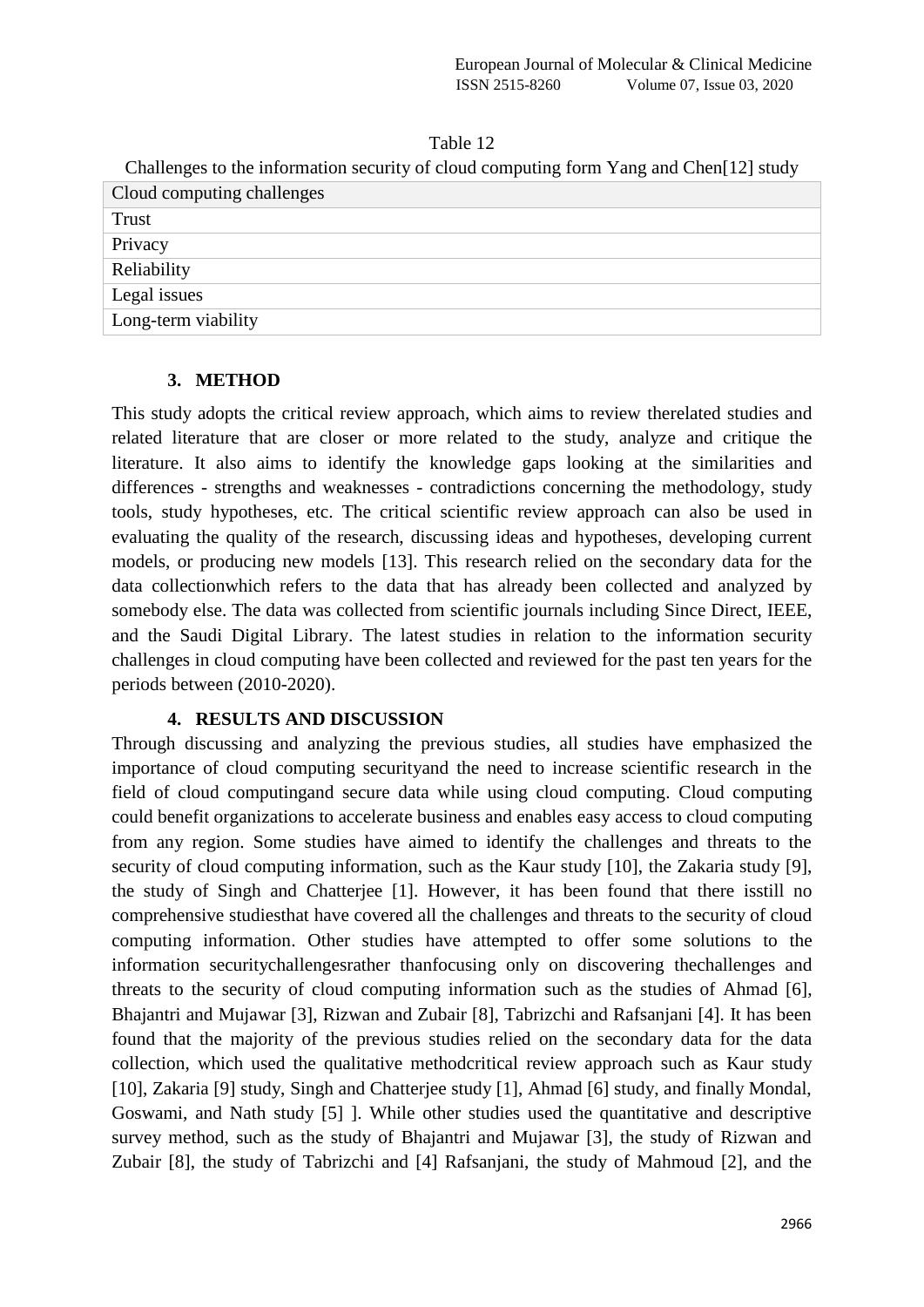study of Popli and Gagandeep [7]. Through the analysis of the previous studies, the researcher has summarized the most important challenges to cloud computing security as shown in Table (13). It was found that the most frequent challenges to cloud computing security were: the challenge of data encryption, network security, data security followed by the trust challenge, security policies, data breach,identity and access managementand then the challenge ofconfidentialityand malwarechallenges.

| challenges                | O<br>$[1]$            | $[2]$      | $[3]$      | $[4]$      | $[5]$      | [6]        | $[7]$      | [8]       | O<br>[9]  | $[10]$     | $[11]$     | $[12]$     |
|---------------------------|-----------------------|------------|------------|------------|------------|------------|------------|-----------|-----------|------------|------------|------------|
| <b>Trust</b>              | $\sqrt{}$             | $\sqrt{ }$ |            | $\sqrt{}$  | $\sqrt{ }$ |            |            |           |           |            | $\sqrt{}$  | $\sqrt{ }$ |
| Confidentiality           |                       |            |            | $\sqrt{}$  | $\sqrt{}$  |            | $\sqrt{}$  |           |           | $\sqrt{ }$ | $\sqrt{}$  |            |
| problem                   |                       |            |            |            |            |            |            |           |           |            |            |            |
| Encryption                | $\sqrt{}$             |            | $\sqrt{}$  |            | $\sqrt{}$  | $\sqrt{}$  |            |           |           | $\sqrt{}$  | $\sqrt{}$  | $\sqrt{}$  |
| Data splitting            |                       |            |            |            | $\sqrt{}$  | $\sqrt{}$  |            |           |           |            |            |            |
| Security policies         | $\sqrt{}$             |            | $\sqrt{}$  | $\sqrt{}$  |            | $\sqrt{}$  | $\sqrt{}$  |           |           | $\sqrt{}$  |            |            |
| Data storage              | $\sqrt{}$             |            |            | $\sqrt{}$  |            |            |            |           |           |            |            |            |
| Software security         |                       |            |            | $\sqrt{ }$ |            |            |            | $\sqrt{}$ |           |            | $\sqrt{}$  |            |
| Network security          | $\sqrt{ }$            |            | $\sqrt{2}$ | $\sqrt{}$  |            | $\sqrt{}$  | $\sqrt{}$  | $\sqrt{}$ |           |            | $\sqrt{ }$ |            |
| Service<br>and            | $\sqrt{ }$            |            |            | $\sqrt{}$  |            |            |            |           |           |            |            |            |
| agreements                |                       |            |            |            |            |            |            |           |           |            |            |            |
| Client<br>management      |                       |            |            | $\sqrt{}$  |            |            |            |           |           |            |            |            |
| issue                     |                       |            |            |            |            |            |            |           |           |            |            |            |
| Authentication            | $\overline{\sqrt{2}}$ |            |            | $\sqrt{}$  |            |            |            |           |           |            |            |            |
| Authorization             | $\sqrt{ }$            |            |            | $\sqrt{2}$ |            |            |            |           |           |            |            |            |
| Identity<br>and<br>access | $\sqrt{ }$            |            |            | $\sqrt{}$  |            | $\sqrt{ }$ |            |           |           | $\sqrt{ }$ | $\sqrt{}$  | $\sqrt{}$  |
| management                |                       |            |            |            |            |            |            |           |           |            |            |            |
| Data warehouse            |                       |            |            | $\sqrt{}$  |            | $\sqrt{}$  |            |           |           |            |            |            |
| CIA tired                 |                       |            |            | $\sqrt{}$  |            |            |            |           |           |            |            |            |
| Meta data                 |                       |            |            | $\sqrt{}$  |            |            |            |           |           |            |            |            |
| Malware                   | $\sqrt{}$             |            | $\sqrt{}$  | $\sqrt{}$  |            |            | $\sqrt{ }$ | $\sqrt{}$ |           |            |            |            |
| Operating system          |                       |            |            | $\sqrt{}$  |            | $\sqrt{ }$ |            |           |           |            |            |            |
| <b>Insecure APLs</b>      | $\sqrt{}$             |            |            | $\sqrt{}$  |            |            |            | $\sqrt{}$ |           |            |            |            |
| Data breach               | $\sqrt{ }$            |            | $\sqrt{}$  | $\sqrt{}$  |            |            | $\sqrt{}$  | $\sqrt{}$ |           | $\sqrt{ }$ |            |            |
| Intrusion<br>detection    |                       |            |            | $\sqrt{}$  |            |            |            |           |           |            |            |            |
| system                    |                       |            |            |            |            |            |            |           |           |            |            |            |
| Firewalls                 |                       |            |            | $\sqrt{}$  |            |            |            |           |           |            |            |            |
| Unawareness               |                       |            |            |            |            |            |            | $\sqrt{}$ |           |            |            |            |
| Data security             |                       | $\sqrt{}$  | $\sqrt{}$  |            |            |            |            |           |           | $\sqrt{ }$ |            |            |
| Loss of control           |                       | $\sqrt{ }$ | $\sqrt{ }$ |            |            |            |            |           |           | $\sqrt{ }$ |            |            |
| Expertise                 |                       |            | $\sqrt{2}$ |            |            |            |            |           | $\sqrt{}$ |            |            |            |

# Table 13 Challenges to the information security of cloud computing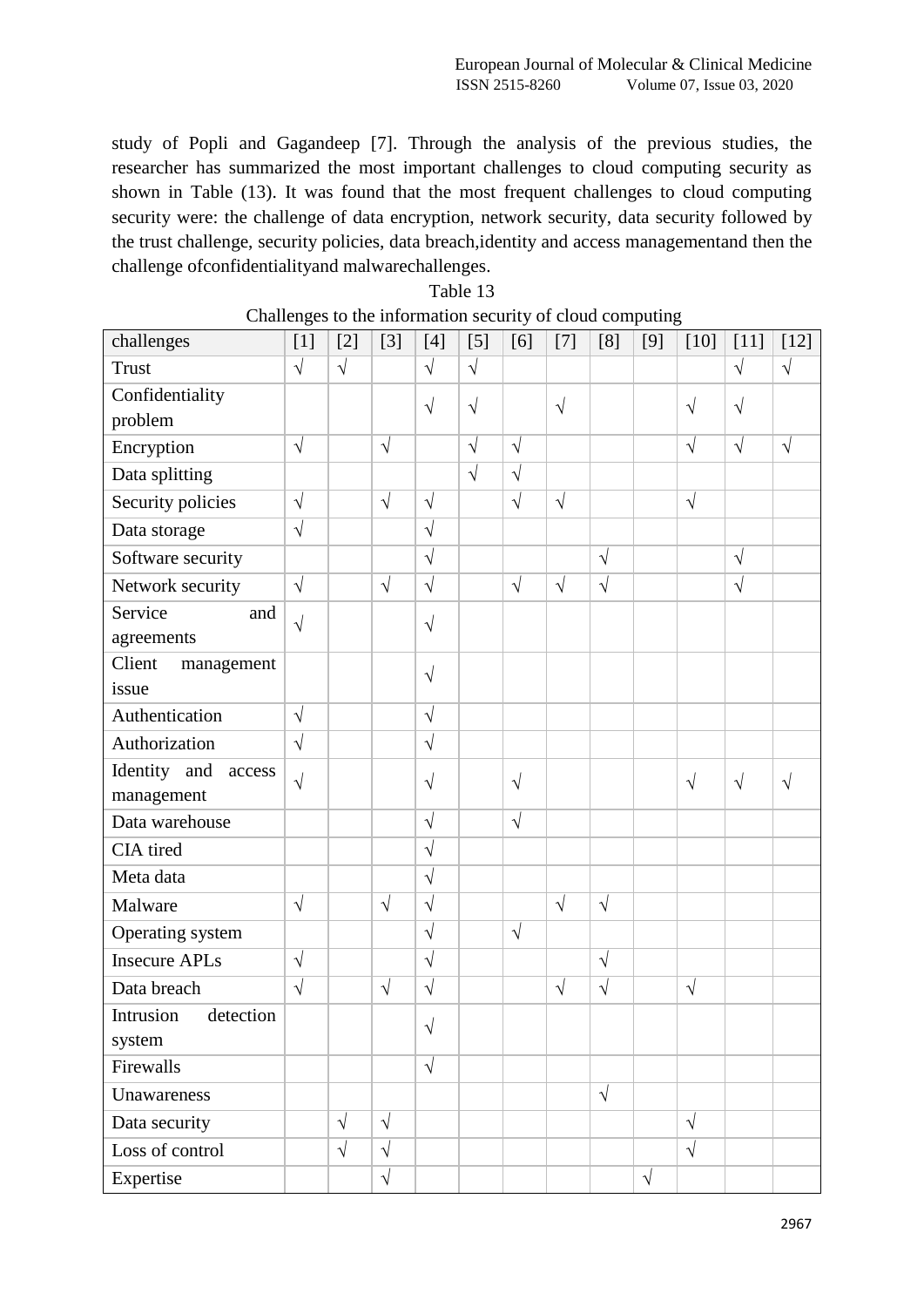| Disaster management    |            |            | $\sqrt{}$  |            |            |  |               |            |            |            |
|------------------------|------------|------------|------------|------------|------------|--|---------------|------------|------------|------------|
| Infrastructure         |            |            | $\sqrt{ }$ |            |            |  |               |            |            |            |
| security               |            |            |            |            |            |  |               |            |            |            |
| Data security          |            | $\sqrt{ }$ | $\sqrt{ }$ | $\sqrt{ }$ | $\sqrt{}$  |  |               | $\sqrt{ }$ | $\sqrt{ }$ | $\sqrt{}$  |
| Identity and<br>access |            |            | $\sqrt{ }$ |            | V          |  |               | $\sqrt{}$  |            |            |
| management             |            |            |            |            |            |  |               |            |            |            |
| load balancing         |            |            |            |            | $\sqrt{}$  |  |               |            |            |            |
| Virtualization         |            |            |            |            | $\sqrt{2}$ |  |               |            |            |            |
| Transaction            |            |            |            |            | $\sqrt{}$  |  |               |            |            |            |
| management             |            |            |            |            |            |  |               |            |            |            |
| Memory management      |            |            |            |            | $\sqrt{}$  |  |               |            |            |            |
| Heterogeneity          |            |            |            |            | $\sqrt{}$  |  |               |            |            |            |
| Server breakdown       |            | $\sqrt{2}$ |            |            | $\sqrt{}$  |  |               |            |            | $\sqrt{ }$ |
| <b>Backup</b>          |            |            |            |            | $\sqrt{}$  |  |               |            |            |            |
| Legal challenges       | $\sqrt{}$  |            |            |            |            |  | $\sqrt{ }$    |            |            | $\sqrt{}$  |
| Technical challenges   |            |            |            |            |            |  | $\mathcal{N}$ |            |            |            |
| and connection speed   |            |            |            |            |            |  |               |            |            |            |
| Reputation             | $\sqrt{ }$ |            |            |            |            |  |               |            |            |            |
| Data integrity         |            |            |            |            |            |  |               | $\sqrt{ }$ | $\sqrt{ }$ |            |
| Software<br>security   |            |            |            |            |            |  |               |            | V          |            |
| issues                 |            |            |            |            |            |  |               |            |            |            |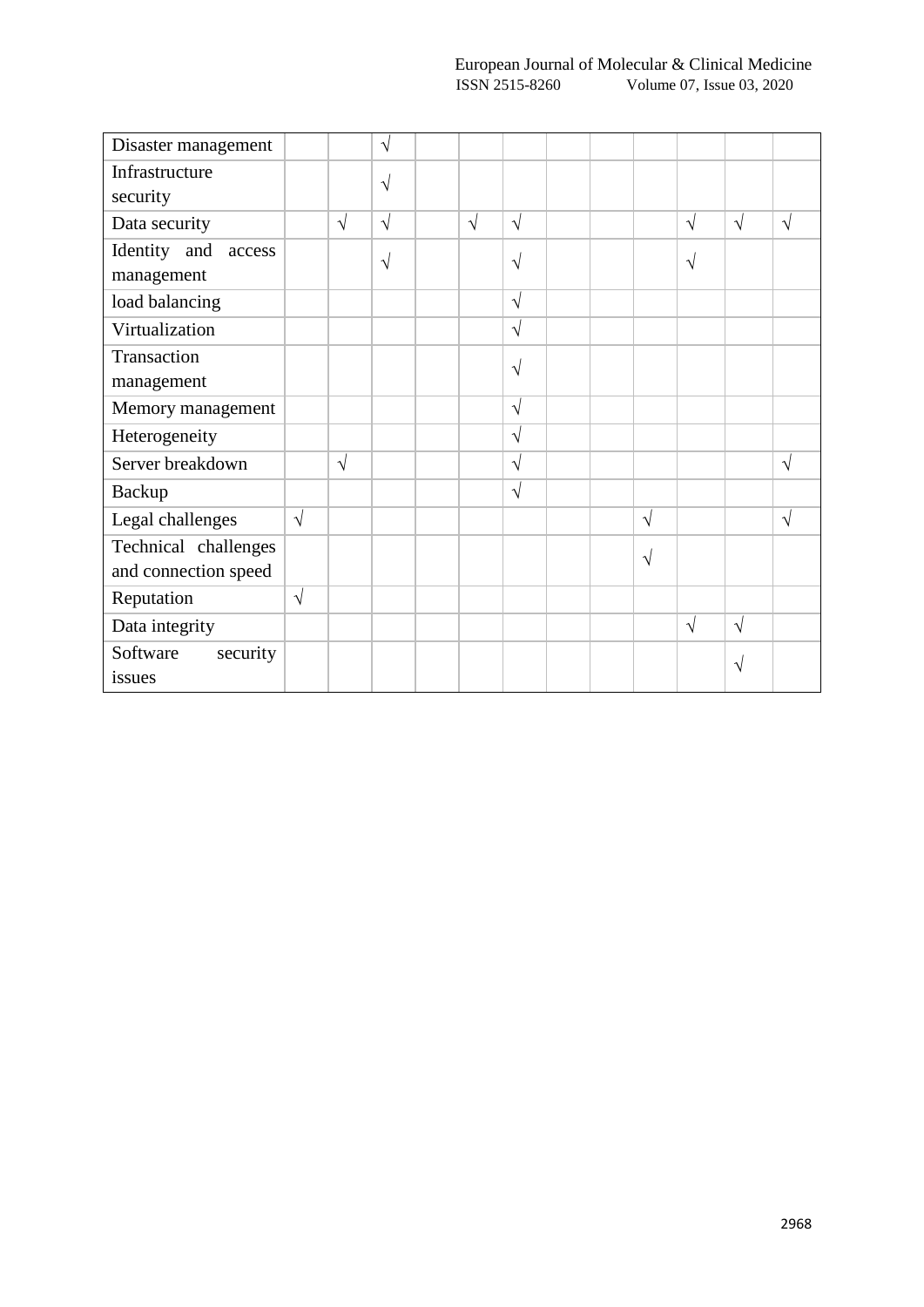

Figure 1 information security challenges of cloud computing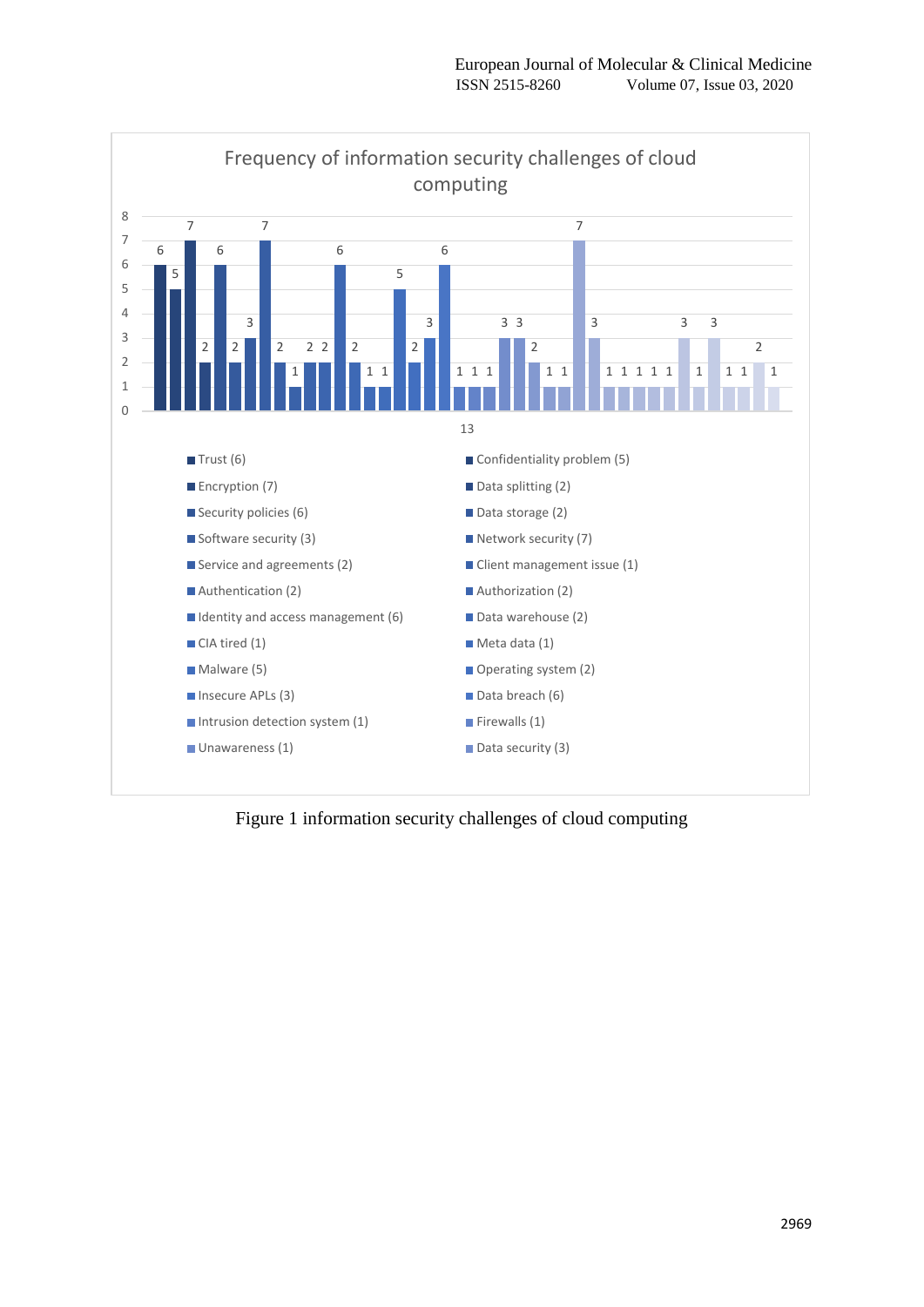# **5. CONCLUSIONS**

Cloud services have become part of the life of organizations, which gives tremendous opportunities to accelerate business and increase their ability to expand rapidly and provide many advantages that help organizations to raise their performance such as speed in dealing, reducing costs, storage space, and easy access to files. Despite the advantages of cloud computing, numerous issues still exist, such as the challenges and threats to the security of cloud computing informationdiscussed in this paper. The researcher has concluded a set of important challenges that must be taken into consideration by the cloud computing users and service providers in order to avoid falling into any of these challenges. It is recommended tomaintain Information security and provide safe user interfaces, and design a standard security system in which maintenance, support, confidentiality, credibility, and identity verifications are available for people who are used to gain access to files, in addition to using strong passwords that contain letters, symbols, and numbers.Due to the development of cloud technologies, challenges will last to emerge of various kinds, thus, the researcher recommends discovering and classifying other challenges and threats facing the cloud of various types, knowledge of their causes and how to avoid and deal with them, as well as providing possible solutions to preserve the information of individuals and organizations. With the emergence of modern technologies such as smart cities, the Internet of Things, and the big data that must be stored, it is imperative to recognize how to deal with the challenges and threats facing cloud computing in the correct mannerand reduce them to the maximum extent possible.